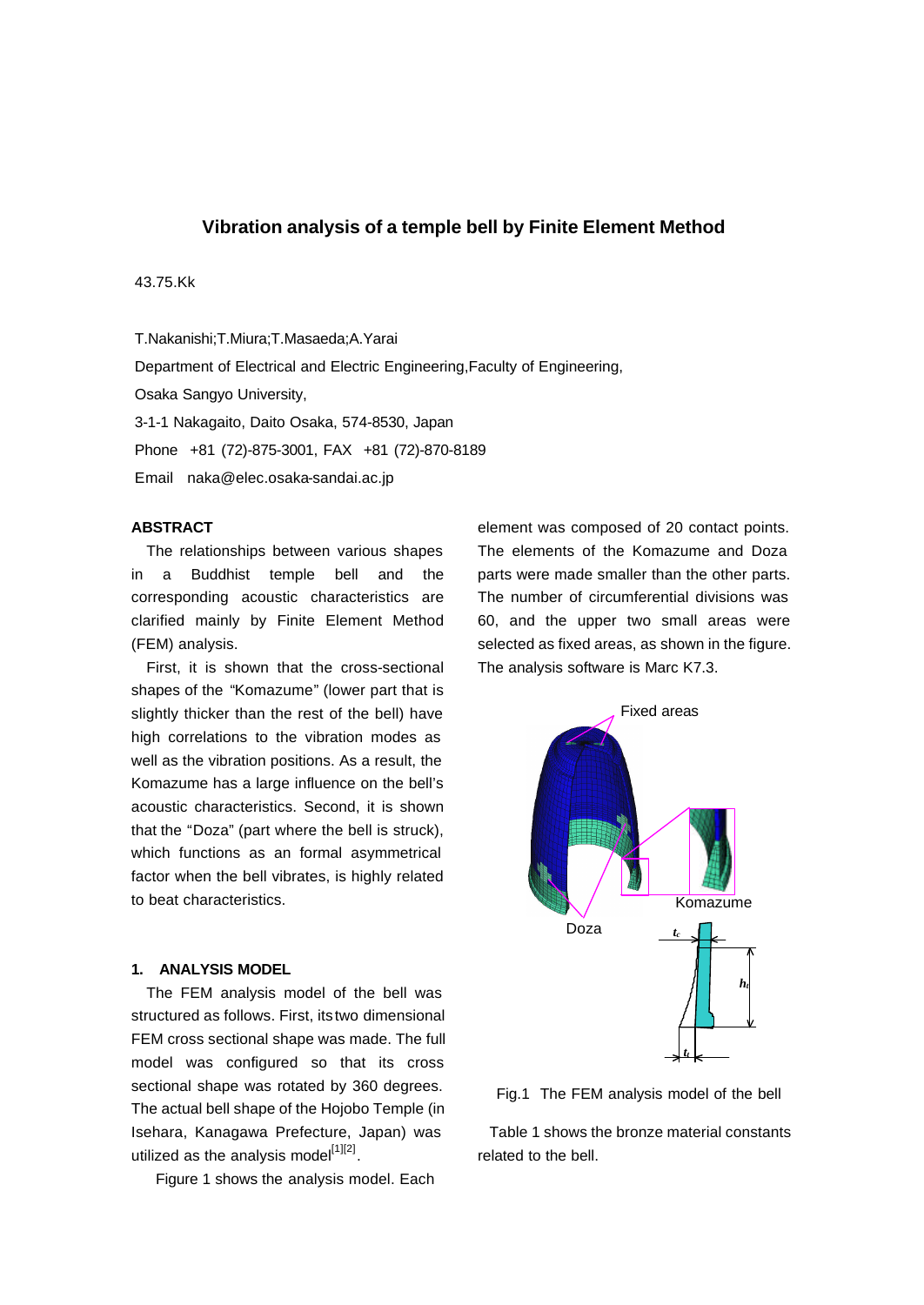Table 1 Bronze material constants of bell

| Young's Modulus | $8.08 \times 10^{10}$ N/m <sup>2</sup> |  |  |
|-----------------|----------------------------------------|--|--|
| Poisson's ratio | 0.358                                  |  |  |
| Mass density    | $8.60 \times 10^3$ kg/m <sup>3</sup>   |  |  |

Table 2 compares the measured and FEM analyzed vibration frequencies of each mode for the Hojobo Temple bell. As shown in the table, the differences between them are around 3-5%. The reason for this can be considered due to the differences in each material constants and in the details of the partial shapes. Such differences, however, are not important in understanding the bell's acoustics.

Table 2 Vibration frequencies

| Mode | FEM analyzed | Measured |  |
|------|--------------|----------|--|
| 4-0  | 143.0        | 137.8    |  |
| 6-0  | 319.0        | 301.8    |  |
| 8-0  | 395.4        | 378.6    |  |

 $(Hz)$ 

## **2. INFLUENCE OF KOMAZUME SHAPE ON BELL SOUND**

The influence of the cross-sectional shape of the Komazume on the acoustic characteristics was investigated in detail by FEM analysis. The bottom width of the Komazume  $t_t$  (Fig.1) was varied on condition that its cross-sectional area was always kept constant. Table 3 shows pairs of analyzed bottom widths  $t_t$  and heights  $h_t$  of the Komazume.

Table 3 Analyzed bottom widths and heights of Komazume

| width $t_1$   20   30   40   50   60   71 |  |  |      |
|-------------------------------------------|--|--|------|
| height h   149   98   73   58   48   40   |  |  |      |
|                                           |  |  | (mm) |

Figure 2 shows the relationships between three vibration mode frequencies and the bottom width of the Komazume t From the figure, it can be seen that each vibration mode

frequency increases as  $\mathfrak{t}_{\mathfrak{t}}$  increases (i.e., as  $\mathsf{h}_{\mathfrak{t}}$ decreases).

Each mode's tendency of increasing, however, has its own characteristics. While the 4-0 mode curve increases linearly with the increase in  $t$ , the 60 mode curve saturates with the increase. The 8-0 mode curve, however, is nearly independent of t<sub>t</sub>. The reason for the differences in these tendencies can be explained by considering each mode's vibration position<sup>[3]</sup>.



vibration mode frequencies and bottom width of Komazume *t<sup>t</sup>*

Figure 3 shows the relationships between vibration center positions (defined by the height from the bottom of the bell) for the three vibration modes and the bottom width of Komazume t<sub>t</sub>.

As shown in the figure, the vibration center positions of the 4-0 mode and 8-0 mode hardly change as  $t_t$  values increase, being fixed at the Komazume and at around 500 mm from the bottom of the bell, respectively. Otherwise, only that of 60 mode steeply changes as  $t$ increase. As explained, the 4-0 mode vibration center position is located almost at the Komazume, and so its vibration frequency is directly influenced by changes in the Komazume's shape. As for the 8-0 mode, its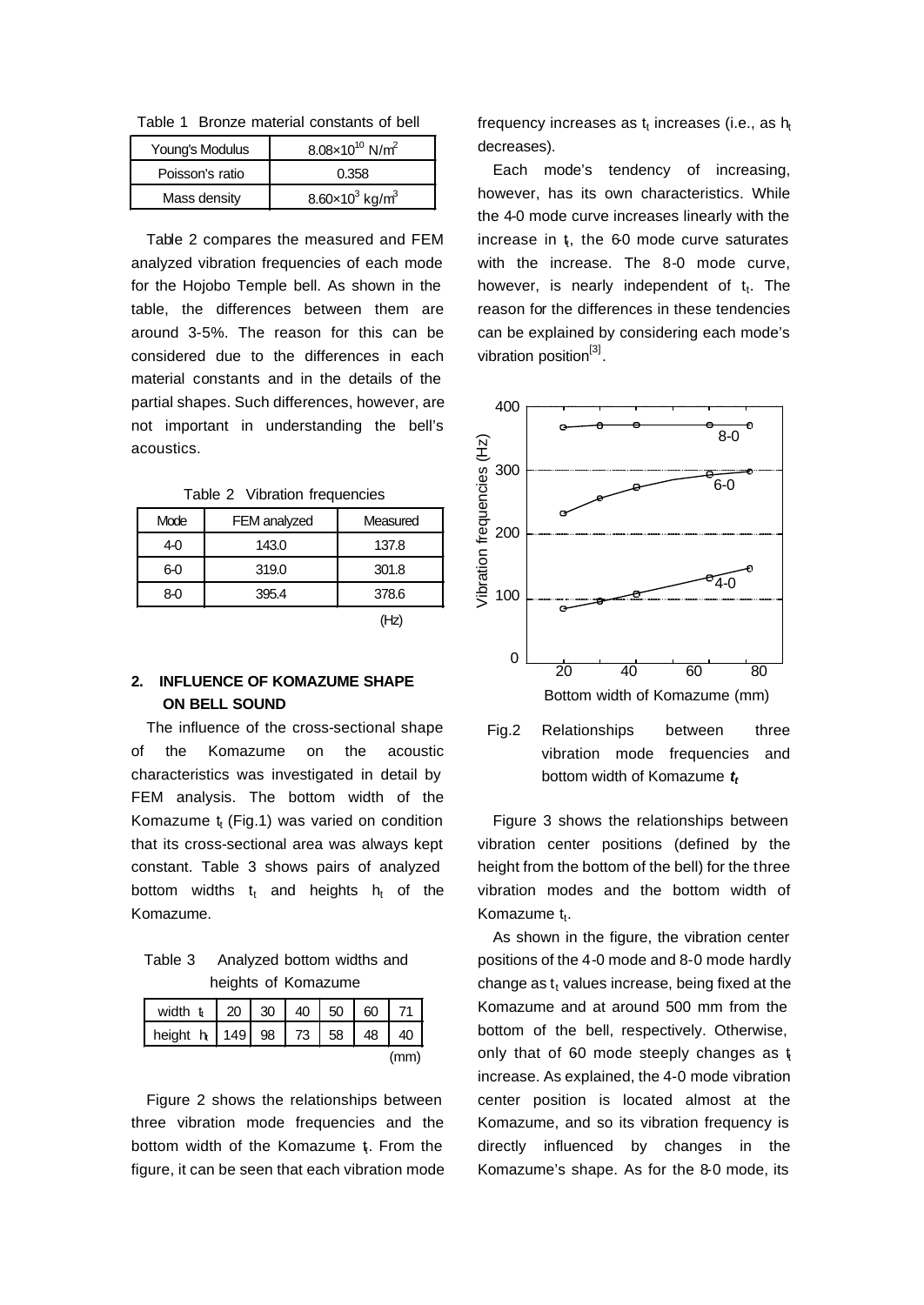vibration center position remains independently distant from the Komazume as  $t_t$  increase, and so its vibration frequency is hardly influenced by the increase in  $t_t$ . As for the 6-0 mode, its vibration frequency is directly influenced by the increase in  $t_t$  when  $t_t$  is relatively small because then its vibration center position is located at around the Komazume. However, as the position steeply moves far from the Komazume position when  $t_t$  exceed a certain value (around 35 mm), its vibration frequency becomes only slightly influenced by the increase in  $t_t$ .



Bottom width of Komazume (mm)

Fig.3 Relationships between vibration center positions for three vibration modes and bottom width of Komazume *t<sup>t</sup>*

The reason for the 6-0 mode vibration center position movement can be considered as follows. Since the stiffness of the Komazume becomes too strong for the 60 mode to vibrate at the Komazume position for over certain values of  $t_t$ , the 6-0 mode vibration center position moves to positions of weaker stiffness. On the other hand, for the 4-0 and 8-0 mode vibration, the Komazume position and the higher position are their proper vibration center positions, respectively,

because the stiffness of each position, when the  $t_t$  values are those shown in Table 3, fits each vibration.

 Figure 4 shows 6-0 mode vibration patterns of several  $t_t$  values obtained by FEM simulation. As shown in the figure, the change in vibration center position with the change in the bottom width of the Komazume can be clearly seen.



Figure 5 shows the relationships between  $t_t$ values and the ratios of the 6-0 and 8-0 vibration mode frequencies to that of the 40 mode. From these figures, it can be concluded that the "tone" of the bell sound can be controlled by adjusting the Komazume's shape.



Fig. 5 Relationships between *t<sup>t</sup>* values and ratios of 6-0 and 8-0 vibration mode frequencies to that of the 4-0 mode

To confirm the above assumption, the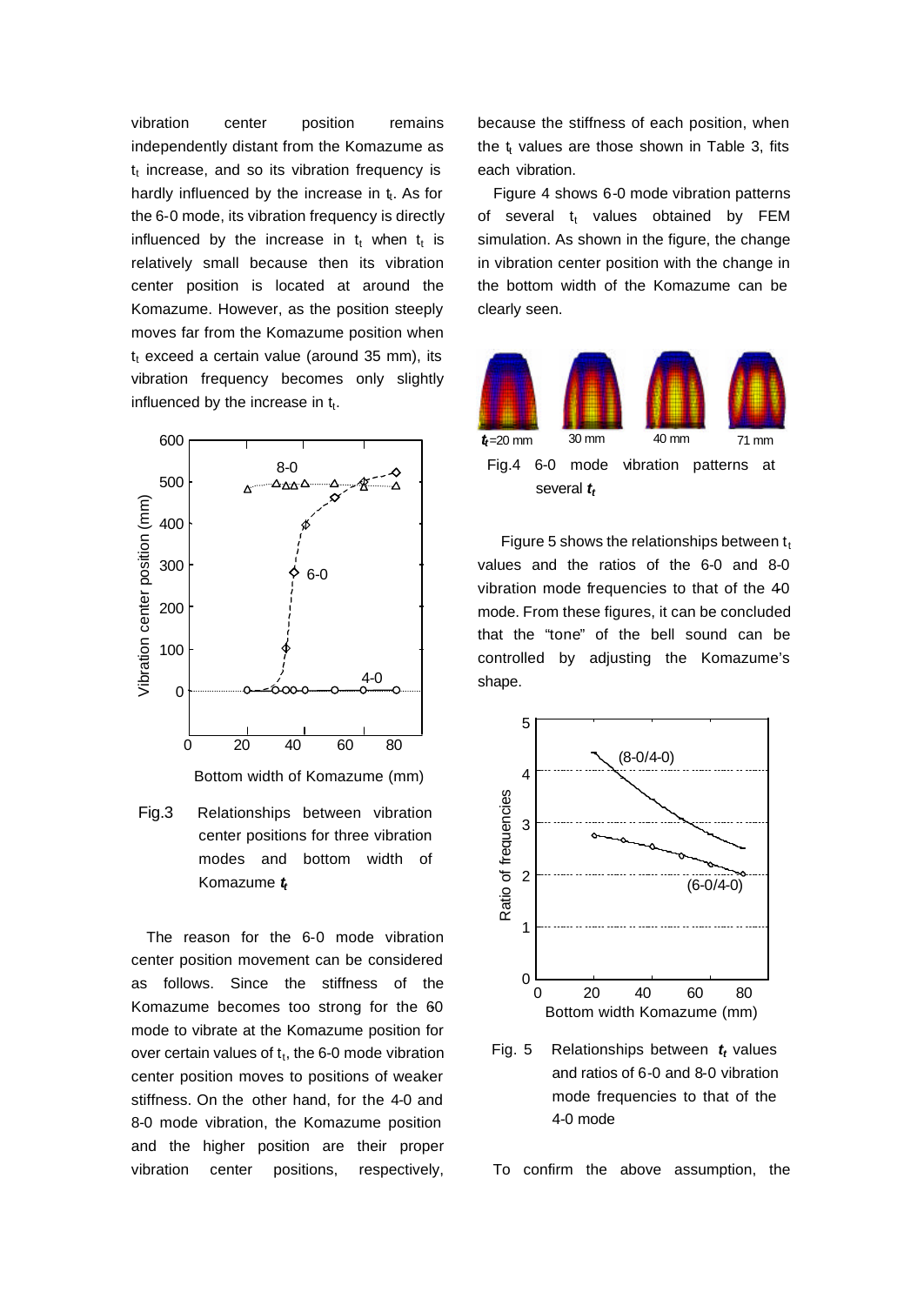influence of the thickness of higher positions of the bell  $t_c$  (Fig.1) on each vibration mode frequency was analyzed. The thickness  $t_c$ , except at the Komazume, was changed from 8 mm to 32 mm, under the condition that  $t_t$  value of the Komazume is fixed to be the value of the Hojobo bell (46.2 mm).

Figure 6 shows the results. As shown in the figure, while the 60 and 80 vibration mode frequencies change with the increase in  $t_c$ , that of the 4-0 mode hardly changes because the main vibration positions remain at around the Komazume. Therefore, the change in thickness  $t_c$  can be considered another method of changing the bell tone.



Thickness of the bell (mm)

Fig.6 Influence of thickness *tc* of higher bell positions on each vibration mode frequency

# **3. INFLUENCE OF DOZA THICKNESS ON THE BELL BEAT SOUND**

Though the beat sound is another important factor for the Bell sound, its origin has not yet been fully clarified. Fundamentally, the beat is considered to generate due to formal or material asymmetrical factors of the bell. Since the Doza, which is the portion where the bell is struck by a pole, can be regarded as one of the main formal asymmetrical factors of the bell, we investigated its influence on the bell beat<sup>[4]</sup>.

Figure 7 shows the sectional shape and dimensions of Hojobo's Doza. Though the real Doza shape is circular, the FEM-simulated shape was configured with quadrilateral factors (See Fig. 1) on condition that the area of each Doza is the same. This is due to the limit of the shape of the minimum finite element for FEM analysis. Although Hojobo's bell has two Dozas placed 180 degrees opposite each other on the circumference, we investigated three cases in which the numbers of Dozas are 1, 2 and 4.



(unit : mm)

Fig. 7 A sectional shape and the dimensions of Hojobo's Doza

Figure 8 shows the relationships between 4-0H and 4-0L vibration mode frequencies and the thickness of Doza  $t<sub>d</sub>$ , where the number of Dozas are 1, 2 and 4.

Here, 4-0H and 4-0L modes are defined as follows. When a bell has formal asymmetrical factors on its circumference, each vibration mode splits into two modes whose vibration frequencies are slightly different from each other. Here, using 4-0 mode vibration as an example, a little bit higher vibration frequency is defined as the 40H mode, as well as the 4-0L mode for a little bit lower frequency. The reason for the split can be explained as follows.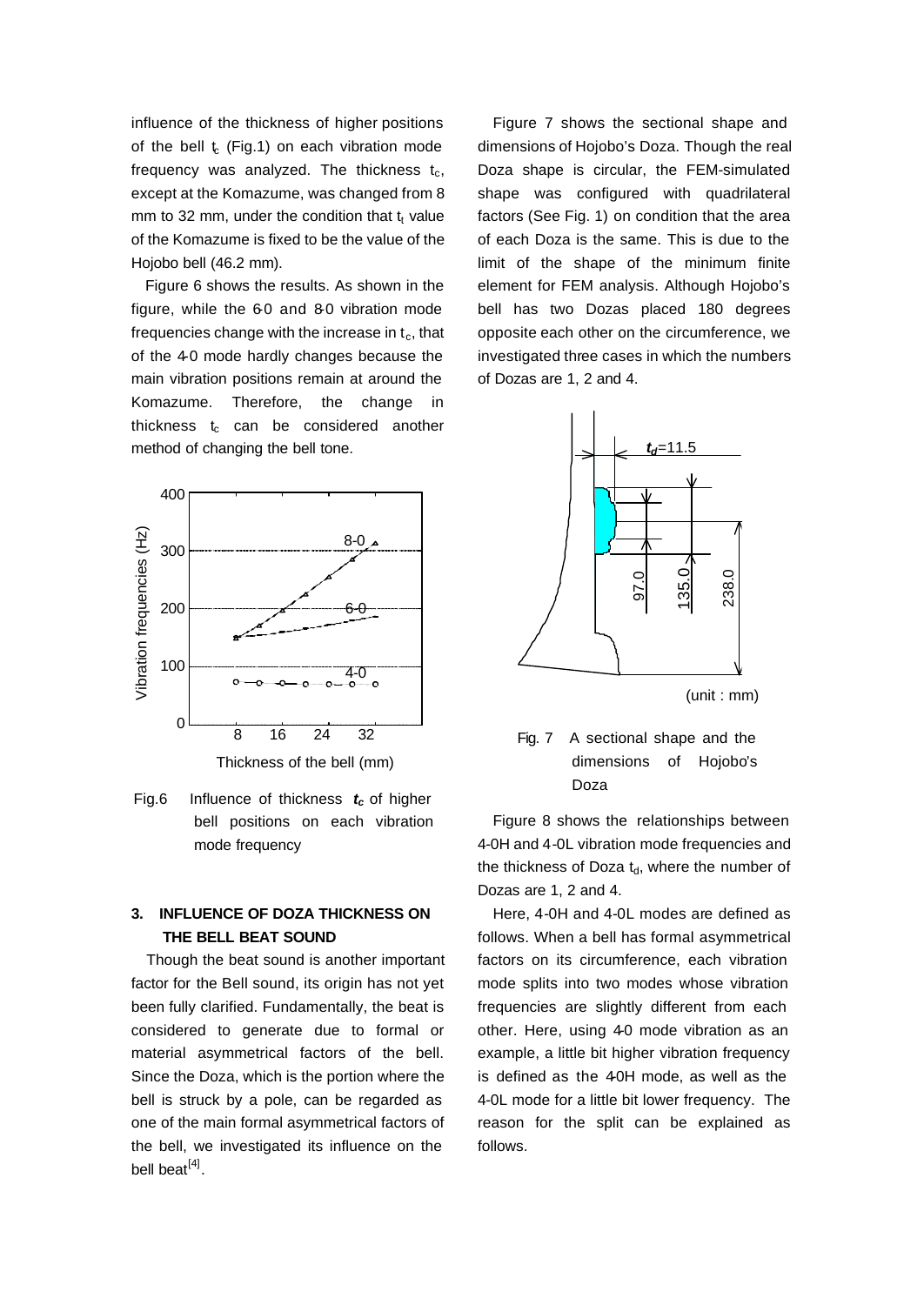

Fig.8 Relationships between 4-0H and 4-0L mode vibration frequencies and the thickness of Doza *td*, where number of Doza's are 1, 2 and 4

Figure 9 shows vibration aspects for both 4-0H and 40L modes when the number of Dozas is 1. As shown in the figure, in the case of the 4-0 mode, two vibration modes coexist whose mutual vibration directions differ by 45 degrees of each other. Although for the 4-0L mode, the Doza is located at the position where the vibration amplitude shows maximum value, the Doza is located at the position where vibration scarcely occurs for the 4-0H mode.



Fig. 9 Vibration aspects for 4-0H and 4-0L modes when number of Dozas is 1

Therefore, since the Doza functions as added mass for 4-0L vibration mode when the bell vibrates, the 4-0L mode's vibration frequency is slightly lower than that of the 4-0H mode, for which the Doza does not function as added mass when the bell vibrates. The beat frequencies can be calculated as the difference between 40H and 40L vibration mode frequencies. From figure 8, we obtain figure 10 to show the relationships between  $t_d$ (11.5 mm for Hojobo's Doza) and the beat frequencies of the bell.

From the figure, it can be seen that in relation to the number of Dozas as well as their thicknesses, the beat frequencies increase almost proportionally. The reasons for these results can also be explained by principles similar to those shown in figure 9. These results show that the beat frequency of bells can be controlled artificially by choosing the proper number as well as thicknesses of Dozas.



Fig. 10 Relationships between thickness of Doza *td* and bell's beat frequencies, where numbers of Dozas are 1, 2 and 4

Moreover, to confirm the influence of the Doza on bell beat frequency, a miniaturized bell was made of brass material. Its height, inner diameter, and the thickness are 176 mm,